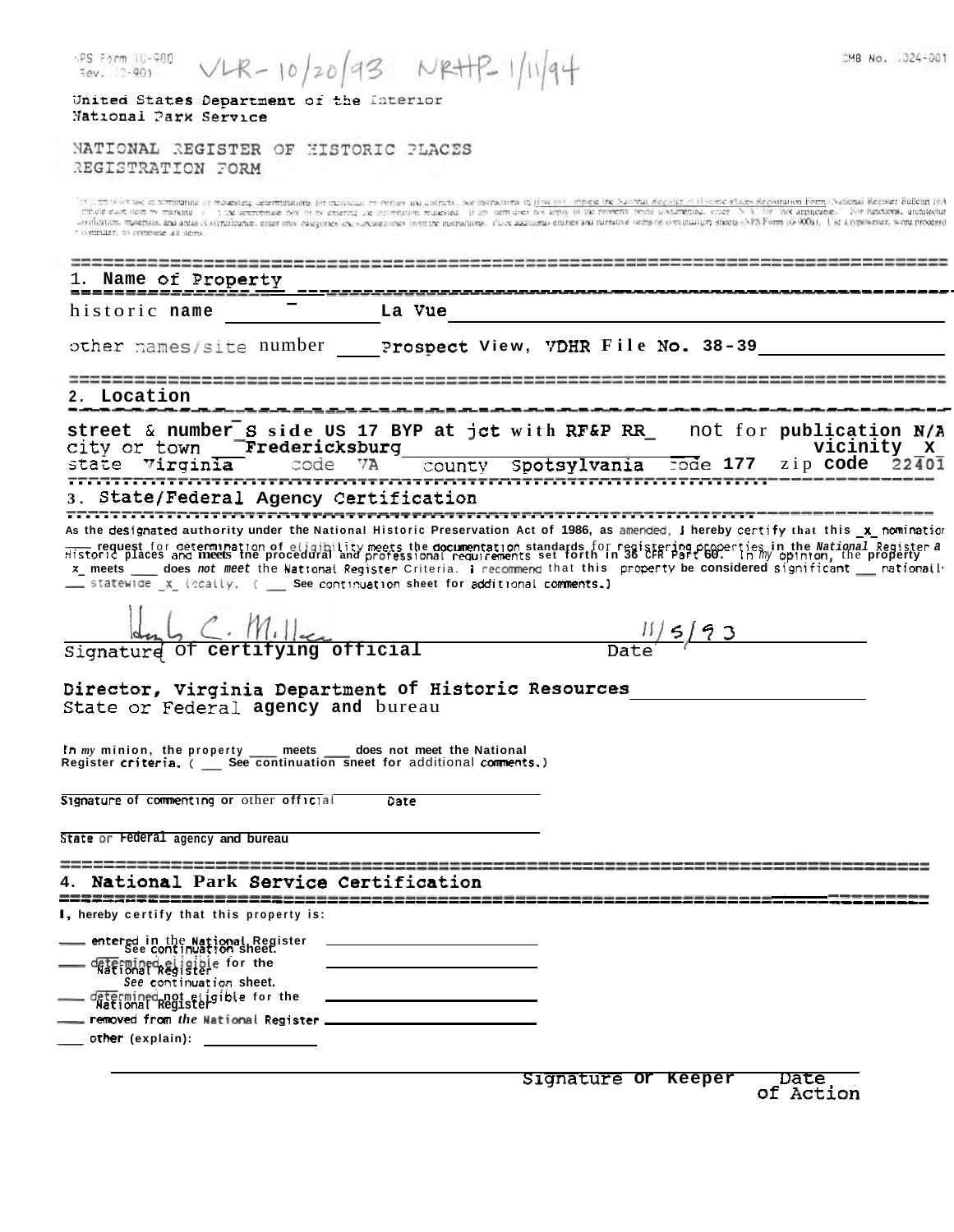| $\sim$<br>. . |
|---------------|
|               |

5. Classification

Evnership of Property (Check as many boxes as apply)

- x private - public-local
	- public-state
- public-Federal

Category of Property (Check only one box)<br>
\_**x**\_ building(s)

- 
- $\overline{\phantom{a}}$  district
- site
- $\frac{1}{2}$  structure
- object

Number of Resources within Property

| Contributing | Noncontributing |
|--------------|-----------------|
|              | buildings       |
|              | sites           |
|              | structures      |
|              | objects         |
|              | Total           |

Number of contributing resources previously listed in the National Register 0

Name of related multiple property listing (Enter "N/A" if property is not part of  $N/A$ a multiple property listing.)

|                    |  |  |  | the control of the control of the communication and the second control of the control of the control of the con |
|--------------------|--|--|--|-----------------------------------------------------------------------------------------------------------------|
|                    |  |  |  |                                                                                                                 |
| 6. Function or Use |  |  |  |                                                                                                                 |
|                    |  |  |  |                                                                                                                 |
|                    |  |  |  |                                                                                                                 |

| Cat: | Historic Functions (Enter categories from instructions)<br><b>DOMESTIC</b> | Sub: | Single dwelling                                                           |
|------|----------------------------------------------------------------------------|------|---------------------------------------------------------------------------|
|      | <b>AGRICULTURE</b><br><b>LANDSCAPE</b>                                     |      | Secondary structure<br>Agricultural outbuilding<br><b>Natural feature</b> |
|      |                                                                            |      |                                                                           |
| Cat: | Current Functions (Enter categories from instructions)<br><b>DOMESTIC</b>  | Sub: | <b>Single dwelling</b>                                                    |

| <b>AGRICULTURE</b><br><b>LANDSCAPE</b> | Becondary structure<br>Agricultural outbuilding<br><b>Natural feature</b> |
|----------------------------------------|---------------------------------------------------------------------------|
|                                        |                                                                           |
|                                        |                                                                           |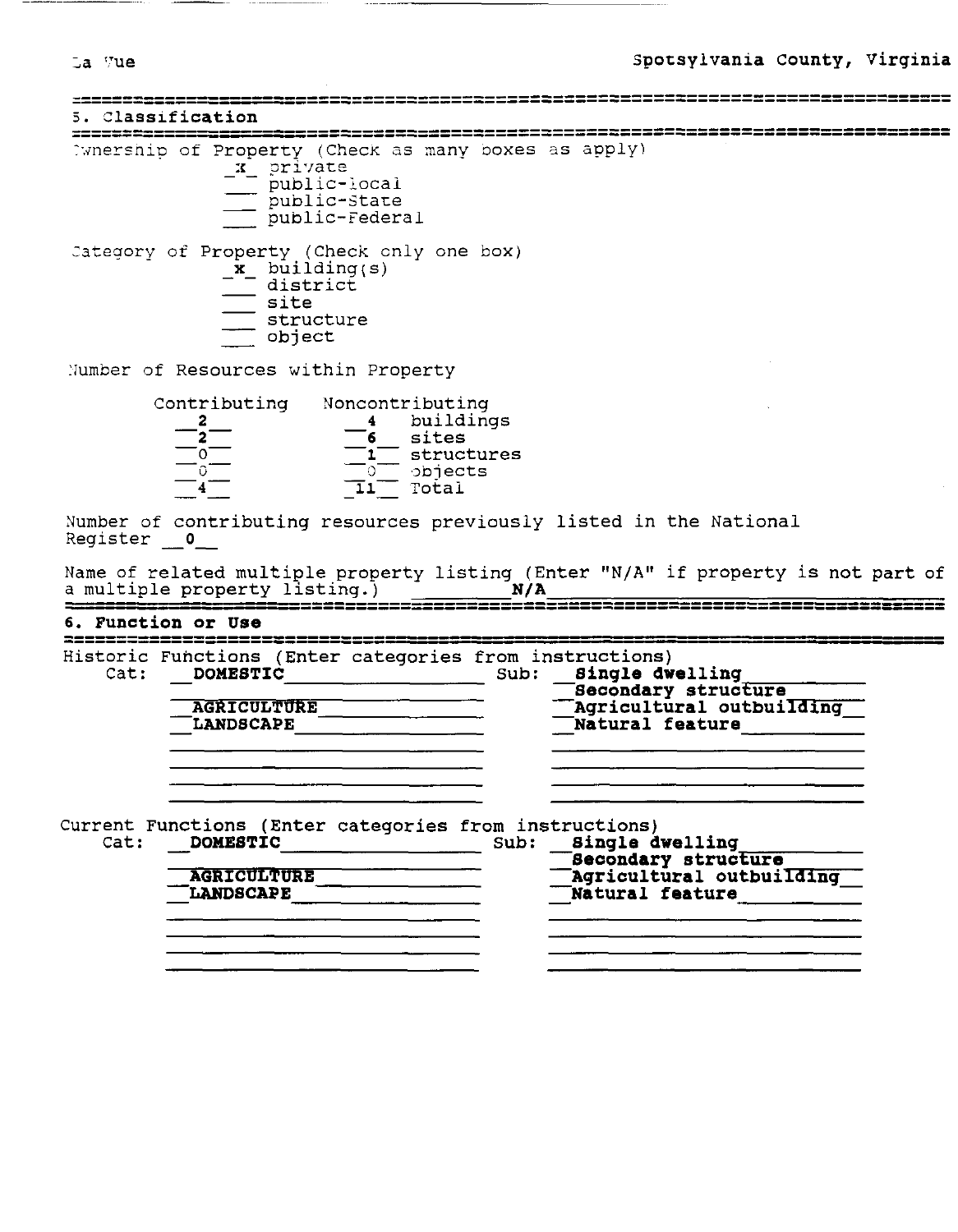|  |  | 7ue |
|--|--|-----|
|--|--|-----|

| Description                                                                                                                                                                                                                                                                                       |                                |                                                                                                                                                                                                                               |
|---------------------------------------------------------------------------------------------------------------------------------------------------------------------------------------------------------------------------------------------------------------------------------------------------|--------------------------------|-------------------------------------------------------------------------------------------------------------------------------------------------------------------------------------------------------------------------------|
| MID-19TH CENTURY:                                                                                                                                                                                                                                                                                 | Greek Revival                  | Architectural Classification (Enter categories from instructions)                                                                                                                                                             |
|                                                                                                                                                                                                                                                                                                   |                                |                                                                                                                                                                                                                               |
| Materials (Enter categories from instructions)<br>foundation<br>walls                                                                                                                                                                                                                             | <b>BRICK</b><br><b>BRICK</b>   |                                                                                                                                                                                                                               |
| roof                                                                                                                                                                                                                                                                                              | $\mathsf{METAL}$ :<br>tin      |                                                                                                                                                                                                                               |
| other                                                                                                                                                                                                                                                                                             | <b>WOOD</b><br><b>CONCRETE</b> |                                                                                                                                                                                                                               |
| on one or more continuation sheets.)                                                                                                                                                                                                                                                              |                                | Narrative Description (Describe the historic and current condition of the property                                                                                                                                            |
| Statement of Significance                                                                                                                                                                                                                                                                         |                                |                                                                                                                                                                                                                               |
| Applicable National Register Criteria (Mark "x" in one or more<br>boxes for the criteria qualifying the property for National<br>Register listing)                                                                                                                                                |                                | Criteria Considerations (Mark "X" in all the boxes that apply.<br>A owned by a religious institution or used for religious purposes.                                                                                          |
| A Property is associated with events that have made a significant contribution to the broad patterns<br>of our history.                                                                                                                                                                           |                                | B removed from its original location.<br>c<br>a birthplace or a grave.                                                                                                                                                        |
| B Property is associated with the lives of persons significant in our past.                                                                                                                                                                                                                       |                                | D<br>a complety.                                                                                                                                                                                                              |
| x <sub>1</sub> C Property embodies the distinctive characteristics of a type, period, or method of construction<br>or representa the work of a master, or possesses high artistic values, or represents a significant<br>and distinguishable entity whose components lack individual distinction. |                                | E a reconstructed building, object or structure.                                                                                                                                                                              |
| D. Property has yielded, or is likely to yield information important in prehistory or history.                                                                                                                                                                                                    |                                | F a commemorative property.<br>G less than 50 years of age or actileved significance within the past 50 years.                                                                                                                |
| Areas of Significance (Enter categories from instructions)                                                                                                                                                                                                                                        | <b>ARCHITECTURE</b>            |                                                                                                                                                                                                                               |
|                                                                                                                                                                                                                                                                                                   |                                |                                                                                                                                                                                                                               |
| Period of Significance 1827-1859                                                                                                                                                                                                                                                                  |                                |                                                                                                                                                                                                                               |
| Significant Dates<br>1827                                                                                                                                                                                                                                                                         | 1848<br>1859                   |                                                                                                                                                                                                                               |
| Significant Person (Complete if Criterion B is marked above)                                                                                                                                                                                                                                      | N/A                            |                                                                                                                                                                                                                               |
| Cultural Affiliation                                                                                                                                                                                                                                                                              | N/A                            | the control of the control of the control of the control of the control of the control of the control of the control of the control of the control of the control of the control of the control of the control of the control |
| Architect/Builder                                                                                                                                                                                                                                                                                 | unknown                        |                                                                                                                                                                                                                               |

Narrative Statement of Significance (Explain the significance of the property on one or more continuation sheets.)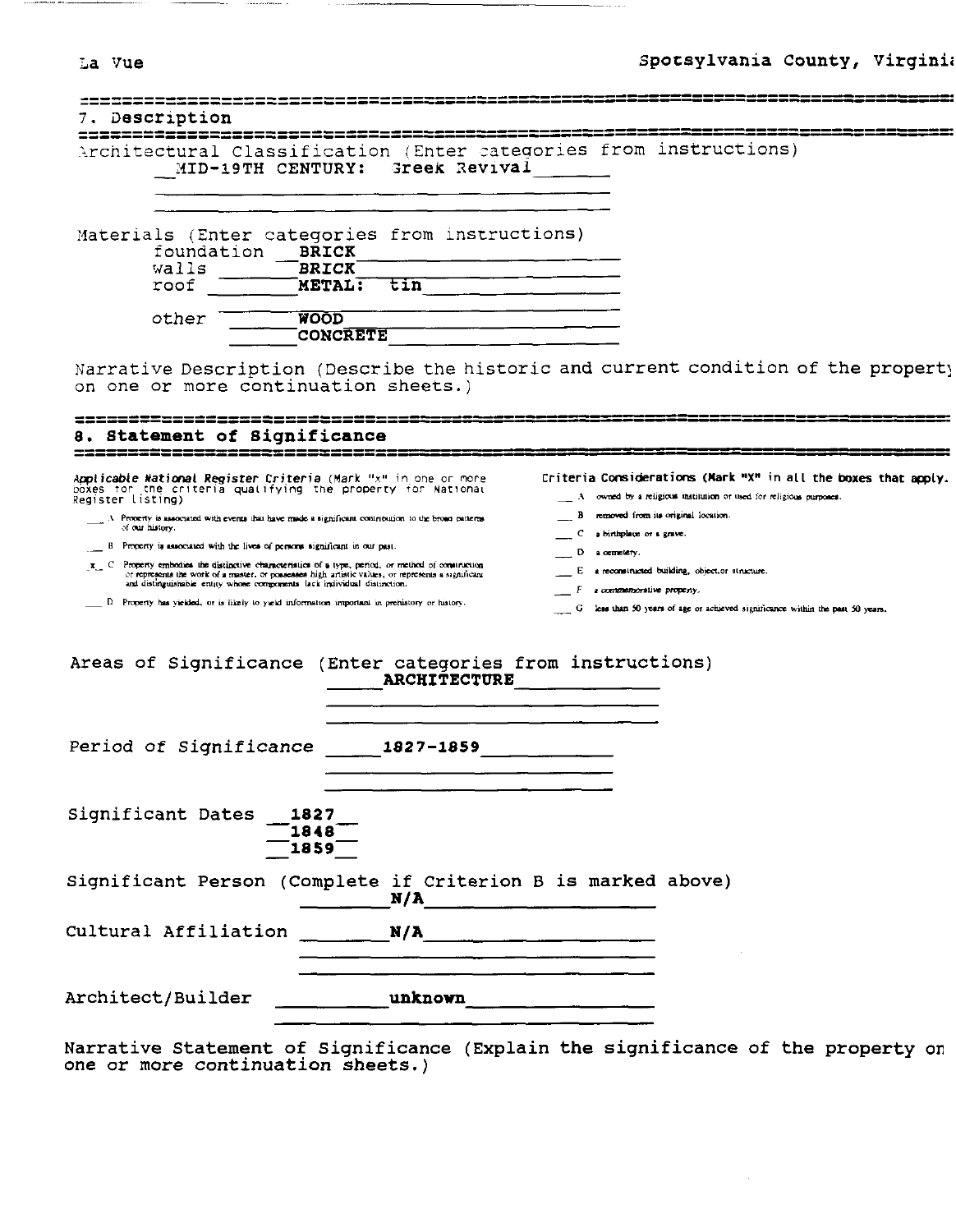$\sim$   $\sim$ 

# **~a vue Spotsylvania County, Virginia**

| 9. Major Bibliographical References                                                                                                                                                                                                                                                                                                                                                                                                                                                                                                                                                                                                                                                                                                                                                                               |  |
|-------------------------------------------------------------------------------------------------------------------------------------------------------------------------------------------------------------------------------------------------------------------------------------------------------------------------------------------------------------------------------------------------------------------------------------------------------------------------------------------------------------------------------------------------------------------------------------------------------------------------------------------------------------------------------------------------------------------------------------------------------------------------------------------------------------------|--|
| (Cite the books, articles, and other sources used in preparing this form on one<br>or more continuation sheets.)                                                                                                                                                                                                                                                                                                                                                                                                                                                                                                                                                                                                                                                                                                  |  |
| Primary Location of Additional Data<br>Previous documentation on file (NPS)<br>preliminary determination of individual listing (36 CFR 67)<br>x State Historic Preservation Office<br>$\frac{1}{\sqrt{2}}$ Other State agency<br>has been requested.<br>Federal agency<br>__ previously listed in the National Register<br>$\overline{\phantom{a}}$ previously determined eligible by the National Register<br>Local government<br>__ University<br>designated a National Historic Landmark<br>$\overline{\phantom{a}}$ recorded by Historic American Buildings Survey # $\overline{\phantom{a}}$<br>Other<br>$\frac{1}{\sqrt{1-\frac{1}{2}}}$ recorded by Historic American Engineering Record # $\frac{1}{\sqrt{1-\frac{1}{2}}}$<br>Name of repository: $\frac{1}{2}$ $\frac{1}{2}$ $\frac{1}{2}$ $\frac{1}{2}$ |  |
| 10. Geographical Data<br>===============================                                                                                                                                                                                                                                                                                                                                                                                                                                                                                                                                                                                                                                                                                                                                                          |  |
| Acreage of Property 60 acres                                                                                                                                                                                                                                                                                                                                                                                                                                                                                                                                                                                                                                                                                                                                                                                      |  |
| UTM References (Place additional UTM references on a continuation sheet)                                                                                                                                                                                                                                                                                                                                                                                                                                                                                                                                                                                                                                                                                                                                          |  |
| Zone Easting Northing Zone Easting Northing                                                                                                                                                                                                                                                                                                                                                                                                                                                                                                                                                                                                                                                                                                                                                                       |  |
| 286220 4233150 2 18 286360<br>$\mathbf{1}$<br>18.<br>4232580                                                                                                                                                                                                                                                                                                                                                                                                                                                                                                                                                                                                                                                                                                                                                      |  |
| 18 285940 4232475 4 18 285950<br>3<br>4233155                                                                                                                                                                                                                                                                                                                                                                                                                                                                                                                                                                                                                                                                                                                                                                     |  |
| See continuation sheet.                                                                                                                                                                                                                                                                                                                                                                                                                                                                                                                                                                                                                                                                                                                                                                                           |  |
| Verbal Boundary Description (Describe the boundaries of the property on a<br>continuation sheet.)                                                                                                                                                                                                                                                                                                                                                                                                                                                                                                                                                                                                                                                                                                                 |  |
| Boundary Justification (Explain why the boundaries were selected on a continuation<br>sheet.)                                                                                                                                                                                                                                                                                                                                                                                                                                                                                                                                                                                                                                                                                                                     |  |
| 11. Form Prepared By                                                                                                                                                                                                                                                                                                                                                                                                                                                                                                                                                                                                                                                                                                                                                                                              |  |
| '===================================                                                                                                                                                                                                                                                                                                                                                                                                                                                                                                                                                                                                                                                                                                                                                                              |  |
| organization_ Department of Historic Preservation_________date _27 July 1993____                                                                                                                                                                                                                                                                                                                                                                                                                                                                                                                                                                                                                                                                                                                                  |  |
| street & number_Mary Washington College___________telephone_703-899-4037____                                                                                                                                                                                                                                                                                                                                                                                                                                                                                                                                                                                                                                                                                                                                      |  |
|                                                                                                                                                                                                                                                                                                                                                                                                                                                                                                                                                                                                                                                                                                                                                                                                                   |  |
|                                                                                                                                                                                                                                                                                                                                                                                                                                                                                                                                                                                                                                                                                                                                                                                                                   |  |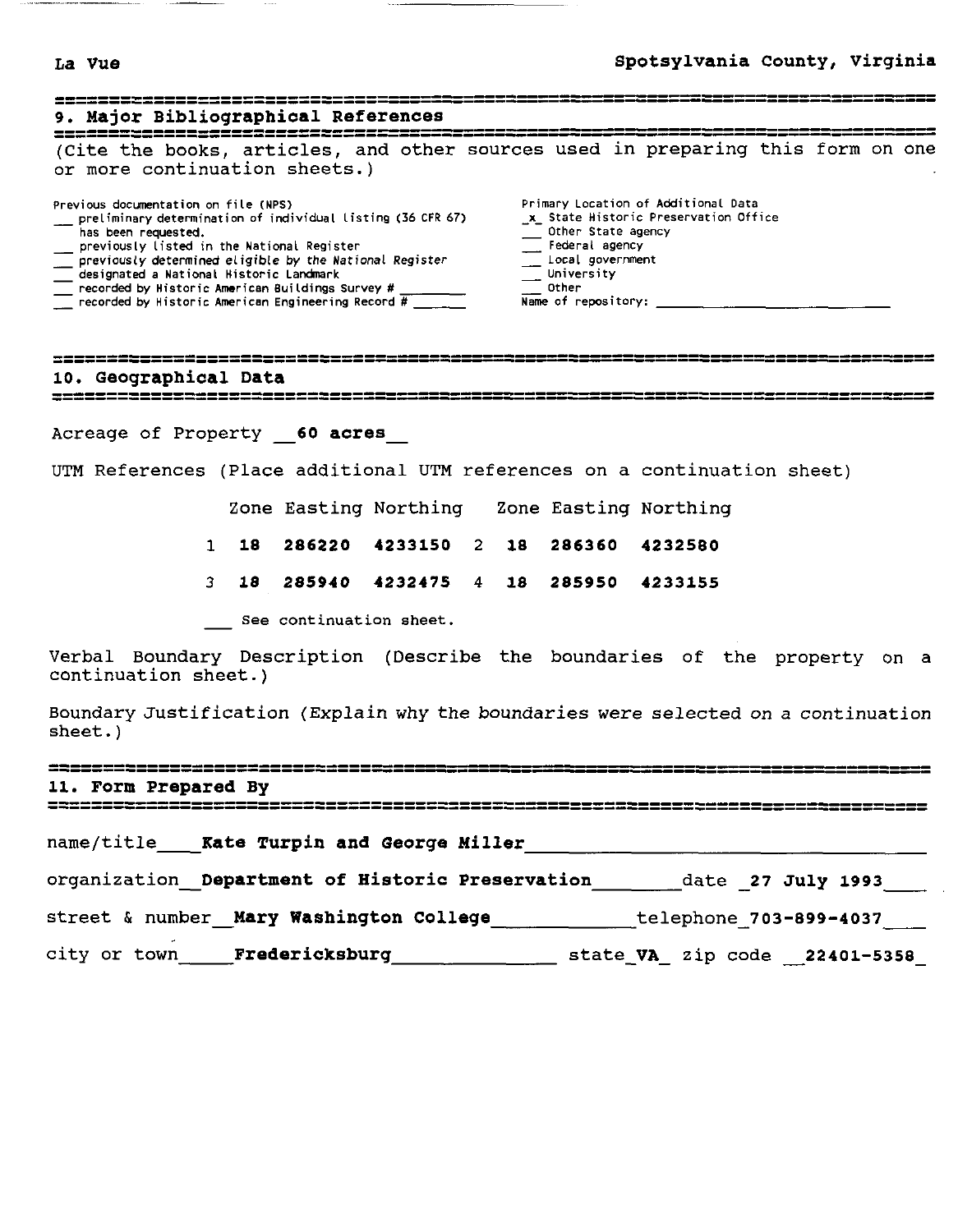#### La Vue

| ᆠᆖᆣᅈᇊᅈᆞᄄᄄᄄᇢᇢᅹᄹᄄᄄᇢᆄᄖᅌᇭᅃᄄᇛᇳᇛᇛᇛᇛᇛᇛᇛᇛᇛᅌᇰᇢᇛᅌᇰᆸᆣᄄᇢᅉᇃᇢᆤᄄᇚᄸᆷᇎᄖᄄᅌᇋᄖᅁᅌᅌᇮᅛᅛᅛᅛᅛᅟᅌᄀᄄᅟ |
|--------------------------------------------------------------------------|
| Additional Documentation                                                 |
|                                                                          |

Submit the following items with the completed form:

### Continuation Sheets

Maps

A USGS map (7.5 or 15 minute series) indicating the property's location. A sketch map for historic districts and properties having large acreage or numerous resources.

Photographs

Representative black and white photographs of the property.

Additional items (Check with the SHPO or FPO for any additional items)

# Property Owner (Complete this item at the request of the SHPO or FPO.) name Dr. and Mrs. John Boniface street & number Route 3, Box 871 belephone 703-898-5343 city or town Fredericksburg state VA zipcode 22401

================ Paperwork Reduction Act Statement: This information is being collected for applications to the National Register of Historic Places to nominate properties for listing or determine eligibility for listing, to list propertie existing listings. Response to this request is required to obtain a benefit in accordance with the National Historic Preservation Act, as amended (16 U.S.C. 470 et seq.).

Estimated Burden Statement: Public reporting burden for this form is estimated to average 18.1 hours per response including the time for reviewing instructions, gathering and maintaining data, and completing and reviewing Direct comments regarding this burden estimate or any aspect of this form to the Chief, Administrative Services Division, National Park Service, P.O. Box 37127, Washington, DC 20013-7127; and the Office of Management and Budget, Panerwork Reductions Project (1024-0018), Washington, DC 20503.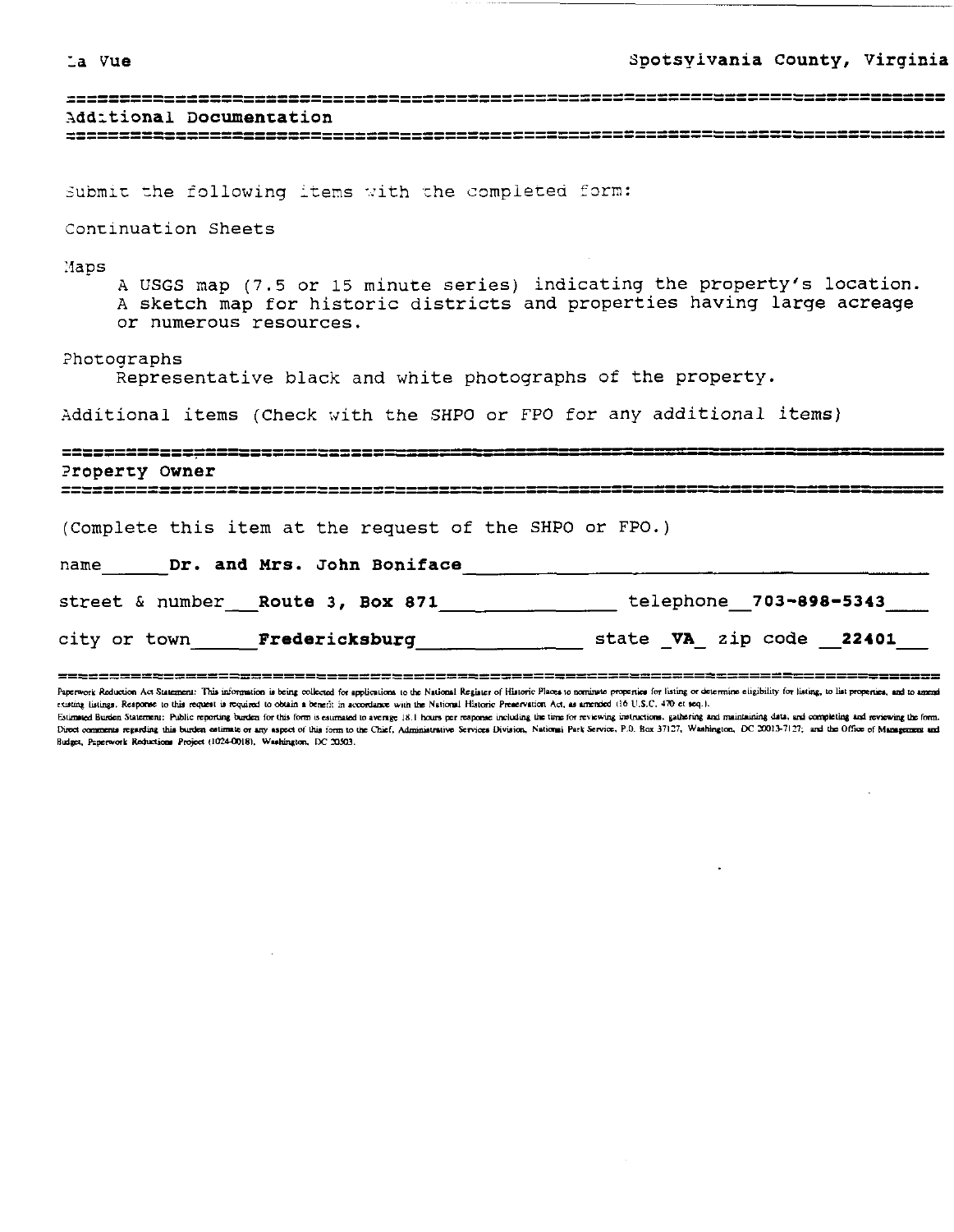SPS Form 10-900-a  $(3 - 86)$ 

**:ME No.** 1024-0018

**onited Statas Departmenr or the interror National Park Service** 

**NATIONAL REGISTER OF** IiISTORIC **PLACES CONTINUATION SHEET** 

 $\frac{7}{2}$  Page Section

La Vue Spotsvlvania County, Virginia

### **SUMMARY DESCRIPTION**

La Vue is a sixty-acre farm located in rural Spotsylvania County, Virginia, approximately one-half mile southeast of the intersection of U.S. Route 17 and Virginia Route 608. The primary structure at La Vue is a two-story, single-pile, central-passage-plan house with a two-story. two-room rear ell. The Greek Revival-style dwelling was built in 1848 of load bearing brick construction. The year of construction is derived from land **tax**  records, although a brick set into the south chimney has a cipher of 1818. Soon after the principal building was constructed a two-story, one-room extension was built onto the west end of the original rear ell.

The contributing elements of the property include: the main dwelling house, the site of servant's quarters. a well house. and a family cemetery. Non-contributing elements at La Vue include: a frame barn, a boxwood garden. a pond, a late-twentieth-century foundation with a standing chimney, a modem guest house, a dovecote, foundations of a garage and a scale house, a new barn, a modem horse ring, and a swimming pool.

## **ARCHITECTURAL** *ANALYSIS*

From its hilltop setting, the house at La Vue faces east overlooking a broad front lawn that shows traces of early terracing. Beyond the terraces the site slopes gradually eastward down toward the Rappahannock River. Pastures, a pond. and rolling wooded lots surrounding the Richmond. Fredericksburg, and Potomac Railroad are all visible from La Vue's front door. A steep hill ascends to the north. The farm, largely undisturbed by the sights and sounds of automotive traffic. retains its historic rural character.

The foundation and walls of the house are constructed of bricks with struck mortar joints. The bricks of the principal massing vary considerably in dimension, but are large, 3x4x81/2 inches on average, while on the rear extension, the bricks **are** lighter in color and smaller and were laid with consistently thinner mortar joints which vary from struck to flush. The walls of La Vue are laid up in five-course American bond except on the principal elevation where Flemish bond was employed above the level of the raised basement. Segmental arches span each window and door opening, except on the second floor where the window heads meet the corbeled brick cornice. There are four interior end chimneys, three of which serve the original house; the fourth chimney is situated in the west gable end of the addition.

The dwelling's fenestration is symmetrical, and all the windows on the house have double-hung **sash.** There are eleven windows at the basement level. Each of these windows has three-over-three double-hung sash resting on a rectangular sandstone sill. Each window on both the first and second stories has six-over-six double-hung sash and rest on a wooden sill. The sills of the upper stories were replaced in the twentieth century with portland cement used as mortar. In these sashes the glazed **panes** are large and have thin muntins. The shutters on the first-story and second-story windows **are** louvered and painted black.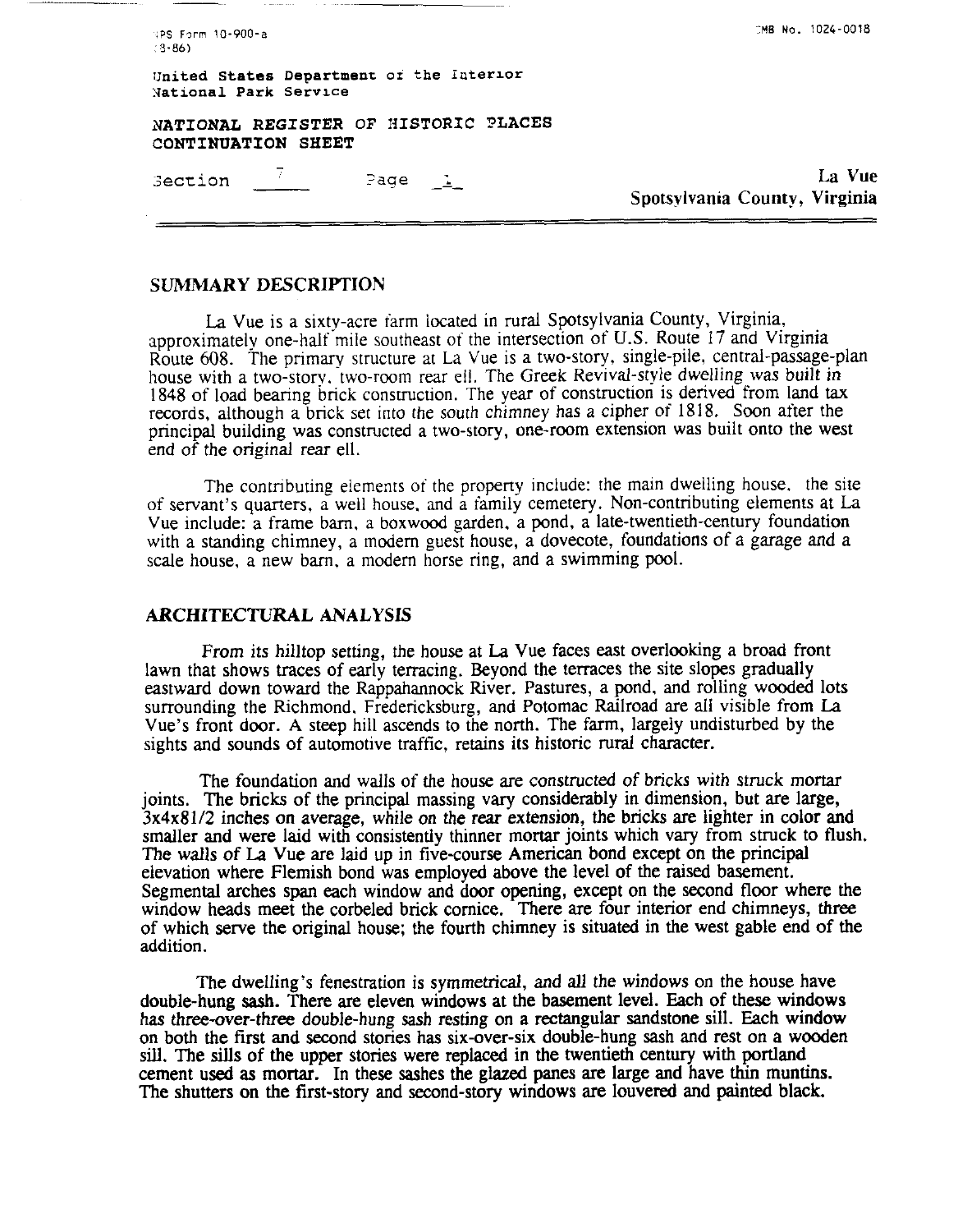| -NPS Form 13-980-a<br>. 3-86) |                                          | UMB NO. 1024-8018                       |
|-------------------------------|------------------------------------------|-----------------------------------------|
| National Park Service         | United States Department of the Interior |                                         |
| CONTINUATION SHEET            | NATIONAL REGISTER OF HISTORIC PLACES     |                                         |
| Section $\sqrt{2}$            | Page $2$                                 | La Vue<br>Spotsylvania County, Virginia |
|                               |                                          |                                         |

**,.?S** icrm I;-iIO-a **30 No.** 1C24-0018

The dwelling's corbeled brick comice is partly obscured by copper guttering, and the house has a low-pitched hipped roof that is covered in red-painted, standing-seam sheet metal. The same material covers the hip-roof back porch. The rafters are pitsawn pine timbers butted and nailed at the ridge with fully formed cut nails. However, the west extension rarters are pitsawn oak and may have been reused. The rafter feet are toenailed to the ceiling joists. but notched over a diamond-set, one-inch ledger board.

The house has a single-pile central-passage plan with a two-room rear ell. The basement is plain. The floors and walls are composed of painted brick, except in the passage and in the original kitchen where slate flooring has been added. All the doors are made of boards **and** battens. Each window is set fourteen inches into the wall and has louvered interior shutters. There are two wooden staircases in the basement, one is an open string, single run staircase located in the central passage, while the second is a winder staircase situated between the kitchen and the dining room. The walls of the winder staircase show traces that the staircase may have been reversed, or originally run in the opposite direction. The fireplaces in the kitchen and the adjacent room have no mantels, whereas the northeast room has a vaguely Greek Revival-style mantel similar in design to those in rooms above. The major alterations in the raised basement include the modernization of the existing kitchen, the addition of a modem bathroom under the passage stairs, and the installation of a furnace, and a 1991 porch addition on the east elevation.

Four back-porch entrances facilitate access to the first floor. On each five-paneled entrance door in the house there survives the original Carpenter Patentee locks. Architectural detailing in La Vue's first-floor rooms includes decorated baseboards, elaborately detailed mantels, and comer block paterae (not present in the south room). The most elaborate fireplace is located in the library, the south room of the main block. It is ornamented with fluted Roman Doric semi-detached columns. inset frieze with fascia molding, and a highrelief, multi-plane shelf. These details are intricately carved. A stone hearth serves as a base of this fireplace and of all the others on the first and second floors. In a pane of glass on the east window in the library is etched the name John F. Alsop, 1850. The two rooms on the north side of the passage are double parlors with fireplace mantels which are identical, with deeply carved Greek Ionic capitals on flush pilasters without further decorative profile. The two rooms are separated by a set of pocket doors. When the doors are open, the matching fireplace mantels give continuity to the large space. The molding profiles in the rooms of the first floor consistently use fascias, fillets and quirked cymas to build the backbands for window casings and door surrounds. They are typical of Greek Revival style decorative motifs in northern Virginia.

**A** two-run, open-string staircase with a landing that extends the length of the west wall dominates the central passage. The spandrel **of this** staircase is recessed wooden panels. There are two squared balusters per tread, and a delicate **turned** newel post at the base of the stair and the landing comers. A round wooden banister runs the length of the stairs.

In the centrat passage, as well as in the north rooms, there is elaborately detailed stenciling on the walls and ceilings. Large pale yellow vertical panels are trimmed with fine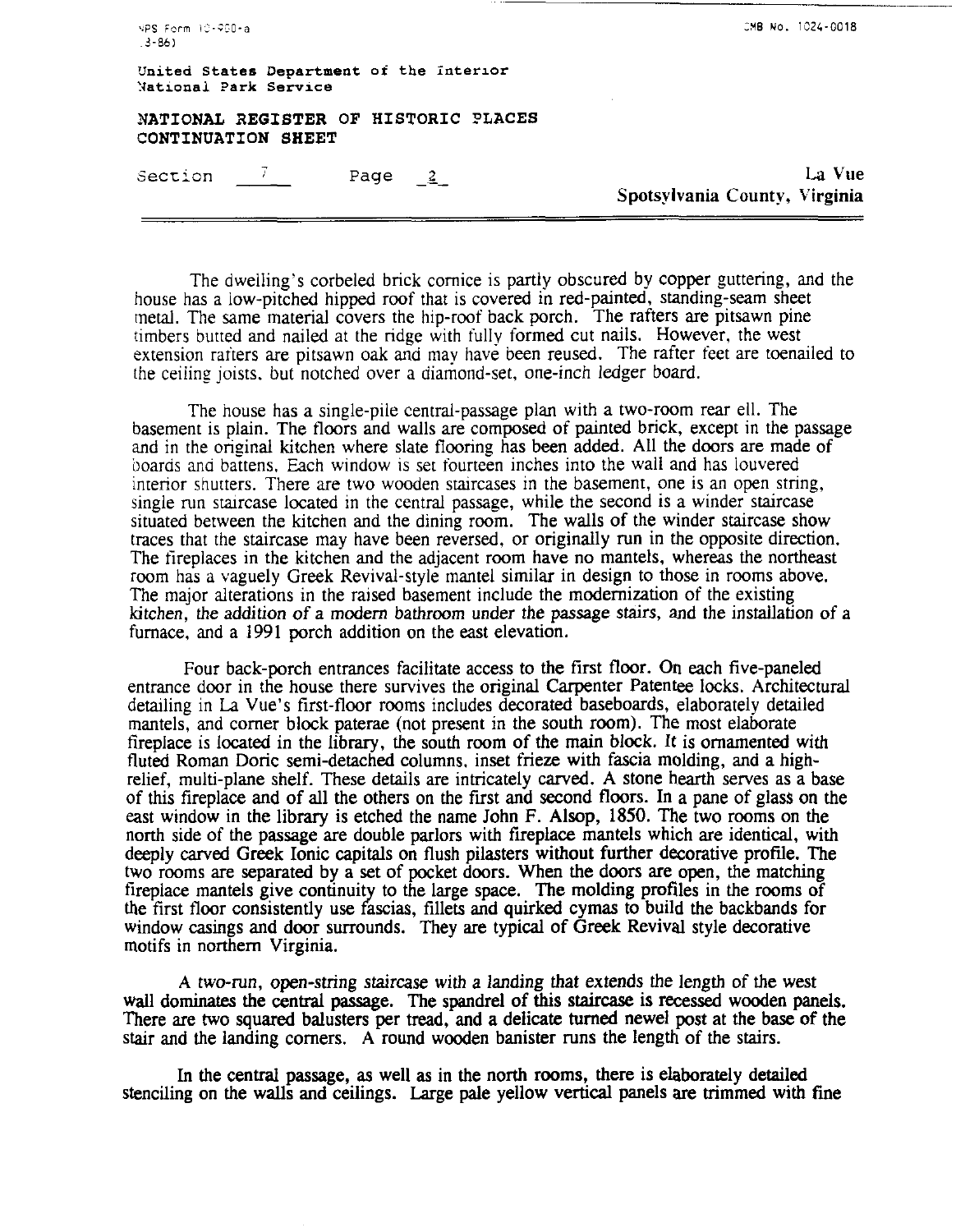| VPS Form 10-900-a<br>$3 - 86$                                     | CMB No. 1024-0018                       |
|-------------------------------------------------------------------|-----------------------------------------|
| United States Department of the Interior<br>National Park Service |                                         |
| NATIONAL REGISTER OF HISTORIC PLACES<br>CONTINUATION SHEET        |                                         |
| Section /<br>Page $2$                                             | La Vue<br>Spotsylvania County, Virginia |
|                                                                   |                                         |

lines of orange and brown in the central passage. In the other rooms are vertical bands of vibrant colors that extend from the baseboards to the ceilings. The same style and pattern of stenciling on the first floor continues up the stairs and fills the second-floor passage as well.

The second-floor plan of La Vue is identical to that of the first tloor, except that closets are located in every room. The second-floor doors have six-panels, and the window and the door irames are all plainly embellished with quirked cymas and fasciae profiles. The fireplace surrounds has tapered pilasters with a plain frieze and solid undecorated mantel shelf. The original cross passage space has been reduced to accommodate a small bathroom located between the two north rooms and the room over the west extension has been converted into a modem bathroom.

During the first half of the nineteenth century, the fields around La Vue were intensely cultivated, but the soil's very high gravel content and rising labor costs made farming unprofitable in the years that followed the Civil War. Of the secondary domestic structures and agricultural buildings associated with La Vue only one contributing site survives. the ruins of a servant quarters approximately two hundred yards west of the house. Although today in ruins, the one story, v-notched, pine log house was originally clapboarded and chinked with mud. The logs are of modest size, but consistently hewn flat with well cut comers. The roof collapsed under the weight of a snowfall in 1988. Two hundred feet south of the quarters is a non-contributing, twentieth century wood-framed and vertical-board-sided barn. Supported by a foundation of brick piers and built of circular-sawn dimensional lumber, with plates and sills created with doubled 2x4 or 2x6 lumber, the building is used as a stable and hay barn. The barn has a three-bay front elevation which is oriented eastward. Immediately east of the barn is the chimney stack of an earlier building. The stack is built of modem bricks and concrete mortar with four flues, and is non-contributing. Eastward from the chimney is a well-defined depression, perhaps an excavation for fill dirt, but today used as a horse ring. Directly east from the horse ring is a late twentieth century horse stable erected by the current owners. Between the horse related structures and the house are several non-contributing resources of recent construction. A shed roofed storage building now used as a garage faces the horse ring to the north, the concrete foundations of a garage and a scale house. Further north, west of the drive is a frame dovecote built by the last Alsop descendant probably in the 1950s.

In close proximity to the house are plantings, a well house, and a swimming pool. The brick well house is fifty feet west of the main house. The American bond brick work is similar to the extension of the house, but the mortar is portland cement and the rafters are dimensional lumber and joined with wire nails, suggesting that it is an old building rebuilt in the twentieth century. South of the house is a geometric boxwood garden with very large plants, many over five feet in height. No information exists for the garden, except that the last descendants of the Alsop family Mr. and Mrs. Herman Swanson had a well developed interest in antiques and gardening and probably improved if not constructed the garden. It is considered non-contributing because no information is available about its age, or plan. East of the house, on a terrace below the house is a swimming pool and changing room which the Boniface family has recently constructed.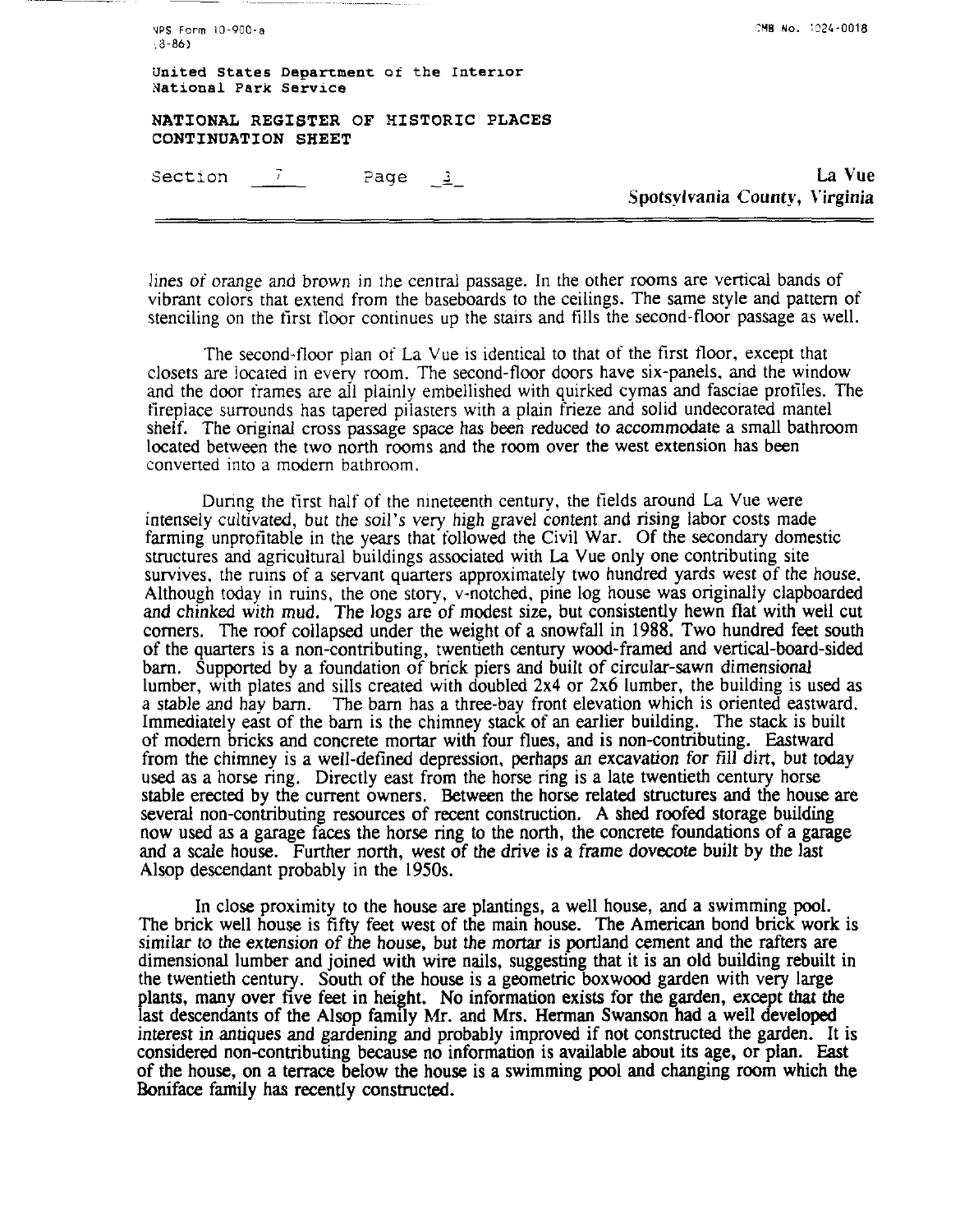| United States Department of the Interior<br>National Park Service |                                         |
|-------------------------------------------------------------------|-----------------------------------------|
| NATIONAL REGISTER OF HISTORIC PLACES<br>CONTINUATION SHEET        |                                         |
| Section 7<br>Page <u>4</u>                                        | La Vue<br>Spotsylvania County, Virginia |

North of the main house 150 yards is a non-contributing guest house. The building is a one-story, gable-roof frame house with attached garage and central fireplace.

Approximately two hundred yards north of La Vue is the Alsop family cemetery which contains thirteen graves marked with modest stones which range in date from 1852 to 1915. The cemetery is surrounded by a cast iron fence in Gothic style and the gate has a cast plate that announces. "John Alsop Cemetery, Prospect View. 1859." The cemetery contains the graves of John Alsop, his wife Mary P. Alsop, and many of their children. Adjacent to the cemetery is a mausoleum which contains Swanson family burials from 1968.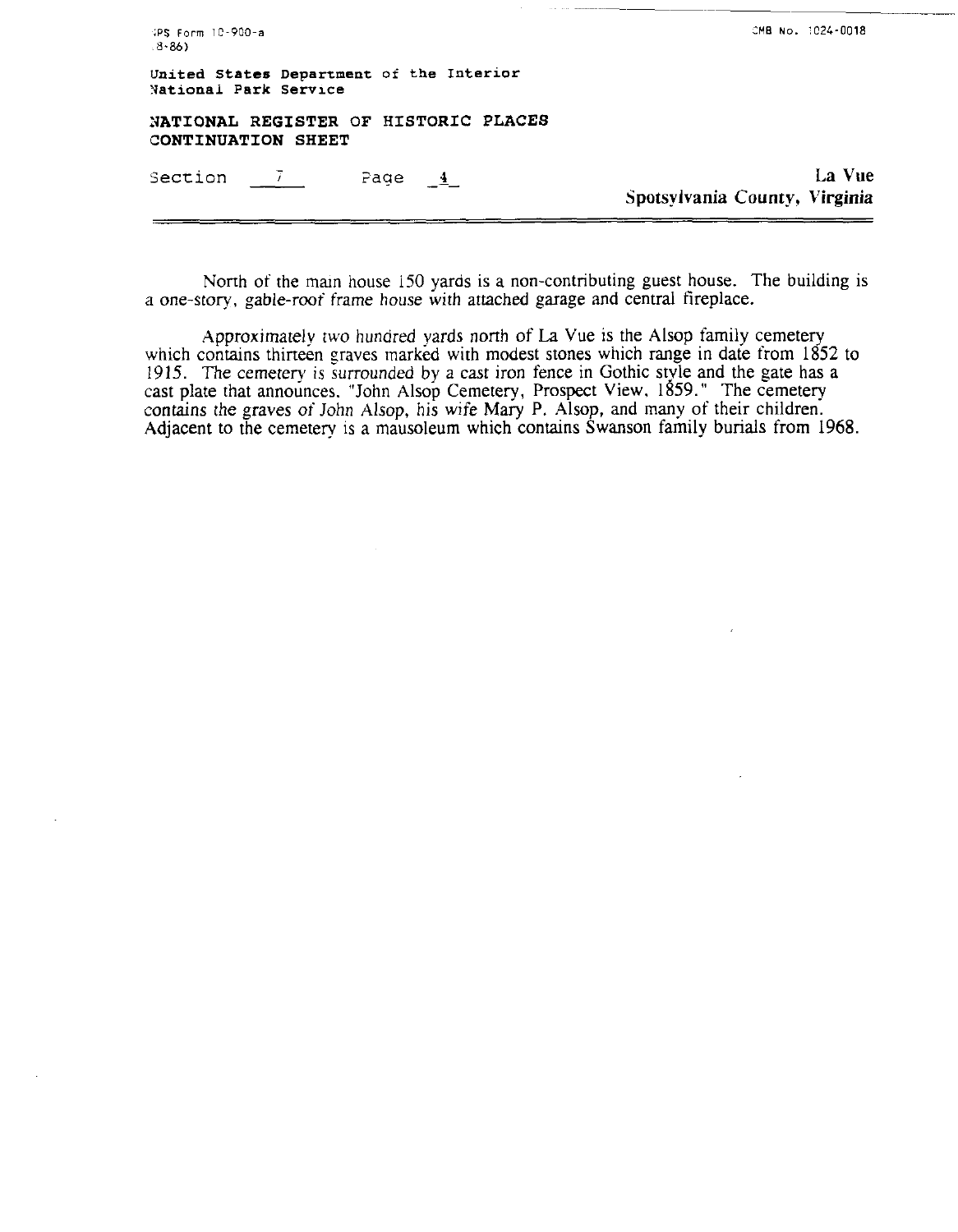+PS Form 10-900-a  $-3 - R(A)$ 

**rnB No.** 1024-0018

**Jnited States Department of the Interior National Park Service** 

**NATIONAL REGISTER OF HISTORIC ?LACES CONTINUATION SHEET** 

 $\frac{8}{1}$ Page  $5$ Section

La Vue Spotsylvania Countv, Virginia

## STATEMENT OF SIGNIFICANCE

La Vue is a largely unaltered dwelling built by and for members of the John Alsop family in the mid-nineteenth century. It is a finely detailed example transitional buildings using massing concepts of Federal Style but detailed on the interior with trim of Greek Revival Style. The house is one of a significant group of substantial brick houses built by the Alsop family during the nineteenth century. The high quality of craftsmanship employed at La Vue is evident in the masonry using Aquia sandstone sills for the openings, the detailed carpentry work on the mantels and the central staircase, and in the ornate stenciling which survives on the walls and ceilings of four of the dwelling's public rooms. La Vue is significant as one of a few houses in Spotsvlvania County that show Greek Revival Style in the rural context. The history of La Vue is tied closely to that of the Richmond. Fredericksburg, and Potomac Railroad whose line bisected the farm in the 1830s and now runs along the eastern boundary of the farm.

## HISTORICAL BACKGROUND

The 1,334 acre tract of land in Spotsylvania county that would become La Vue was acquired by George and Lucy Alsop of Caroline County from James Somerville in 1811.<sup>1</sup> James Somerville had possessed the land since 1789, when he inherited it from his uncle, James Somerville.' The elder Somerville stated in his will that he was leaving his nephew "a tract of land in Spotsylvania County on Massaponax, said to contain 1600 acres known by the name of Force Creek." He also mentioned that the tract of land had been purchased from Benjamin Grymes.' In 181 1 a special provision was written into the Somerville-to-Alsop transaction stating that a five hundred acre parcel of the 1,334 acre tract was to be leased by the current tenant, Daniel Bruen, for ten years with the understanding that it be "layed off in three shifts, each shift to be cultivated in Indian Corn once in three years only another to be sowed in wheat." Another 150 acres were leased to James Williams.<sup>4</sup> The land was therefore cleared and in cultivation before the Alsops bought it. Although George and Lucy Alsop purchased the tract, they did not occupy the holdings, but apparently allowed their eldest son, John Alsop to farm the acreage.

The date of construction for the house is open to interpretation. John Alsop and Mary P. Leavell were married on December 23, 1819 and are listed as residents of Spotsylvania County in the 1820 census.' The date of their marriage has been used by researchers as the date for the construction of the house, and the assumption made that George Alsop built the house as a gift for his son and daughter-in-law. $\epsilon^{\circ}$  Additional support for this early date was provided by a brick in the south gable end with a clearly marked number 1818. However, the Spotsylvania Land Tax Records do not list a value added to the property for any structure until 1827 when \$330.75 is added for a new house.' Nor is the property owner listed as John Alsop of Spotsylvania County, but continues to be valued as the property of George Alsop of Caroline County. Only after George Alsop's death 11 November 1839, does the value of the buildings increase to \$1000 still a sum insufficient to build a substantial brick house in Spotsylvania County.' **The** large estate is broken into five pieces in the administration of George Alsop's estate, with John Alsop receiving the 337 acre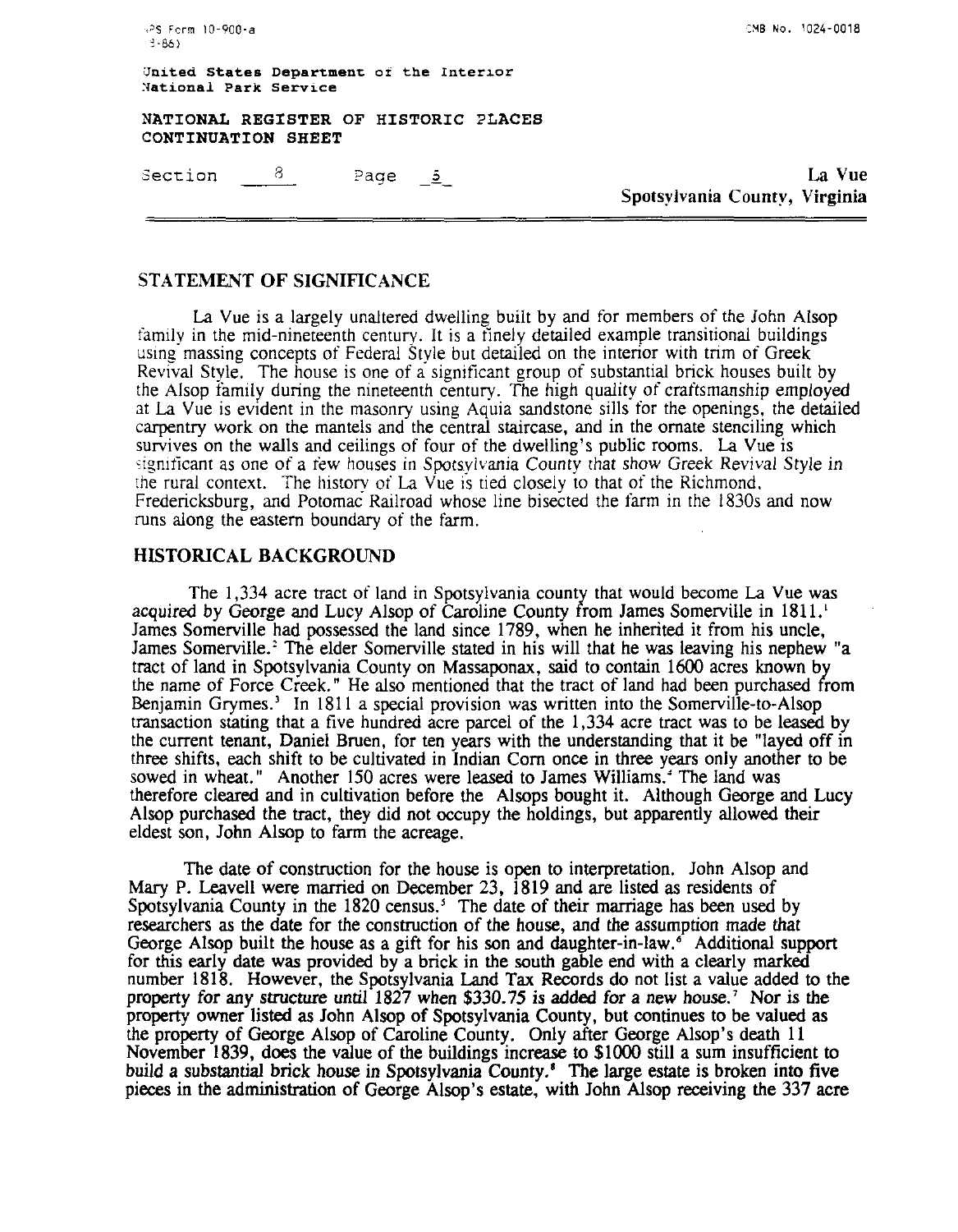| OMB No. 1024-0018                       |
|-----------------------------------------|
|                                         |
|                                         |
| La Vue<br>Spotsylvania County, Virginia |
|                                         |

tract with buildings assessed and other lots being distributed to his siblings and their families. The administration papers quote the will of George Alsop: "Item, the land I have given to my son John and which he has occupied and been in possession of for some years, but for which I have never made him a deed of conveyance. I hereby give to him in fee forever."<sup>9</sup> John Alsop wouid spend the next seventeen years reassembling the original acreage of the estate, by purchasing it from his relatives.<sup>10</sup> In 1848 the Spotsylvania Land Tax Book B added value to the property for buildings of \$3500. The comments list "\$1000 deducted for depreciation and \$3500 added for new building. Clearly, the major jump in value relates to the construction of a large new house.

Other evidence too would seem to establish this mid-century date for the house. The initials of John F. Alsop in the best room window glass, is not just a happenstance. but marking a recently occupied home. The Greek Revival Style moldings and stencil decorations were popular in Virginia during the 1840s and 1850s. The use of butted not mortise-and-tenoned rafter sets nailed at the ridge with cut nails on a low pitch hipped roof is also a late antebellum feature not found on first quarter nineteenth century buildings.

The construction of the new house and increasing land holdings was also recognized in the Spotsylvania County social structure. Whether because of his age, 62, or his increasing social status, beginning in 1850 John Alsop was listed as Captain John Alsop in newspaper and official records. Apparently in need of more living space for their large extended family, John Alsop and his wife Polly had a west extension added in the 1850s. Although earlier researchers have suggested that the addition was constructed in 1834, the extension is obviously a dependent massing, being three sided and abuting the original exterior wall." The attic contains the evidence of the original gable windows of the principal house, and the extension uses slightly different carpentry in framing the roof. However, the use of pitsawn timbers suggests that it is very unlikely to have been built in the postbellum period.

In 1834 the Richmond, Fredericksburg, and Potomac Railroad Company was chartered by the Virginia General Assembly to establish rail service along a north-south route between Richmond and the northern Virginia border." A section of this line extended across the Alsops' property. The railroad, completed and in operation by 1837 was not George Alsop filed suit and complained of the damage to his estate from the railroad right-of-way. The land **was** only secured through condemnation proceedings that stretched over several years until George Alsop died. The court finally settled the suit awarding George Alsop \$2500 in damages.<sup>13</sup>

The John Alsop family flourished at La Vue. In the Sixth United States Population Census of 1850 the family listed John Alsop as 62 years of age and a farmer worth \$37,000 dollars, his wife Mary P Alsop was 48 and three sons **and** a daughter were living at home-- George Alsop, 29, a manager; James A Alsop, 23 with no occupation; Thomas Alsop, 19, no occupation; **and Eliza** Alsop, 16." The Agricultural Census of that year showed **that** the plantation contained 550 acres of improved land and 185 acres of unimproved land with a diverse crop base of wheat corn, dairy products, and wool. By 1860 the plantation had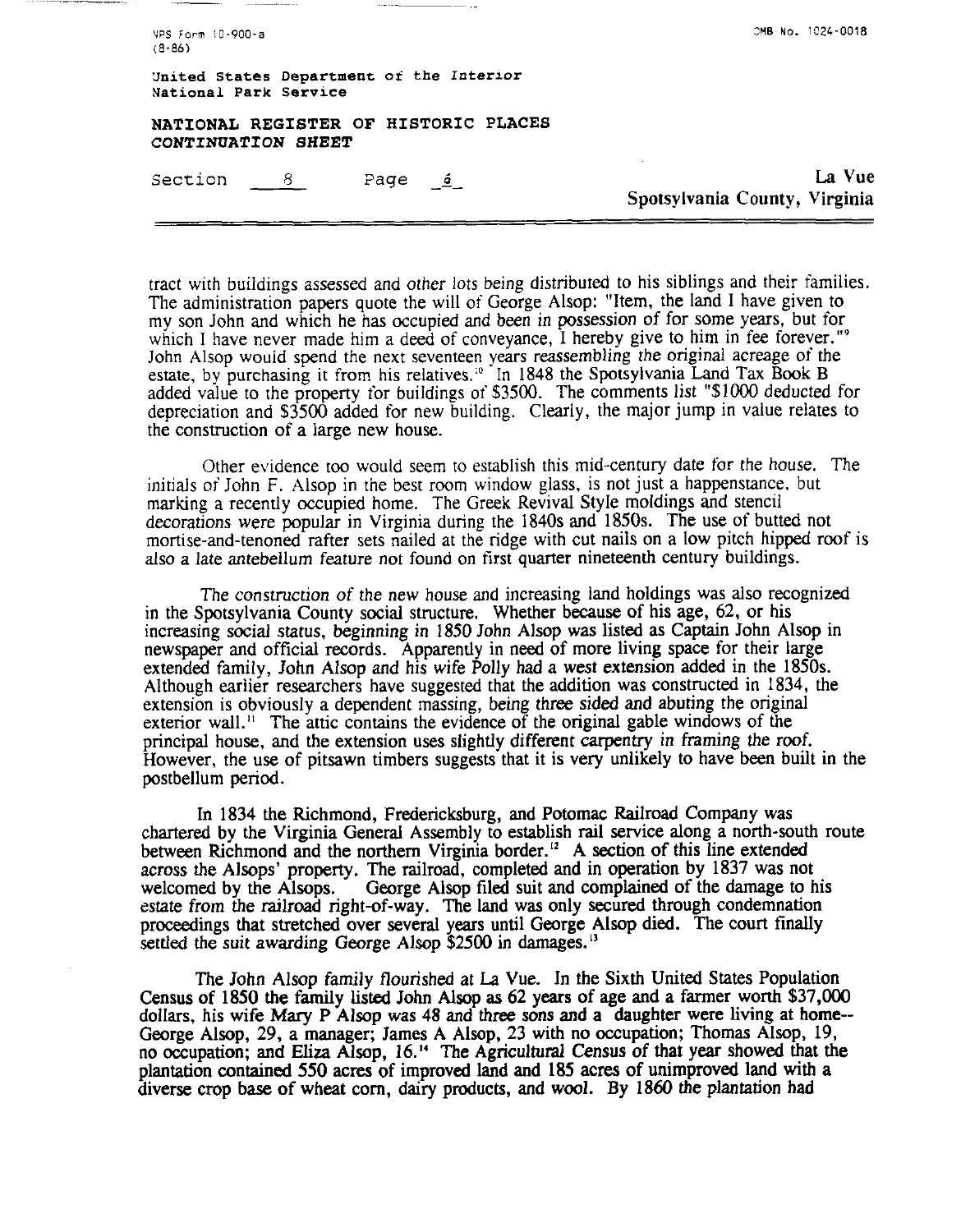|        | $NPS$ Form $10-900-a$ |
|--------|-----------------------|
| (8.86) |                       |

**United States Deparrment oi the Interror National Park Service** 

**NATIONAL REGISTER OF HISTORIC PLACES CONTINUATION SHEET**  WPS Form 10-900-a<br>
(8-86)<br>
United States Department of the 3<br>
National Park Service<br>
NATIONAL REGISTER OF HISTOR<br>
CONTINUATION SHEET<br>
Section <u>8</u> Page 1<br>
The Section

**<sup>1</sup>**- La Vue Spotsylvania County. Virginia

grown to over 1680 acres but much less diversified, emphasing corn and wheat production almost exclusively.<sup>15</sup>

The death of children caused John and Polly to erect a family cemetery on the hilltop north of their home. The tirst child buried on the plantation was Eliza Byrd Alsop who died of typhoid fever 26 October 1852.<sup>16</sup> In 1859 John constructed a cast iron fence around the cemetery and had cast a plaque for the gate that said, "John Alsop, Prospect View 1859."

The name of the property during the period of significance is also problematic. No early Alsop documents describe the property in Spotsylvania County as La Vue. Jerry Alsup in his extensive geneaiogical study of the Alsop family declares that the name La Vue was given to the propeny because Mary Purvis Leavell's family were French Protestants.,' John Alsop advertised an Executor's Sale at the Musterfield Plantation to sell the perishable property of his father George Alsop in 1839.<sup>18</sup> Musterfield was later used to note the plantation west of La Vue in the early twentieth century, but part of the original holdings. The name La Vue first appears in the Spotsylvania Land Tax Records in 1875 as the estate of William S. Alsop and is consistently to describe the property after 1885.

The Civil War brought about a change in patterns of life at La Vue. Dr. William Samuel Alsop returned with his children to live at La Vue in 1861. William Alsop had received a degree from Hampden Sydney College and had been practicing medicine in Rappahannock County. There he married Lavinia Amiss who died in 1861 and prompted William to return to his parents home for support in raising his three sons. Upon returning with his family to La Vue, he established a new medical practice on the first floor of the family home, using the side porch as an entrance and the west extension as his treatment rooms.<sup>19</sup> The west extension may have been built specifically to accommodate William's professional needs.

The end of the Civil War and the death of John Alsop on 30 April 1866 brought an end to crop cultivation at La Vue. The soil's high gravel content made agriculture an arduous process that was no longer economically feasible after the abolition of slavery. Captain John Alsop's was divided among his three sons June 17, 1868." William Alsop's family began to rely on income drawn from medical practice and less on income derived from agriculture. The farm declined in acreage with each generation. When Dr. William S. Alsop died 12 January 1885 the land was again divided between his descendants. By rights of dower the house and sixty-five acres were retained by his widow Sally Broaddus Alsop (his second wife), and farm land, 560.5 acres, was deeded to George R. and Thomas E. Alsop." Sally Broaddus Alsop lived alone at La Vue until her death **30** September 1911.

Thomas E. Alsop, William Alsop's second son, attended Fredericksburg Military Academy and graduated from the Medical College of Virginia during the  $1870s<sup>2</sup>$ . Thomas Alsop eventually moved his family and his medical practice to the Midwest. After his death, and the death of Sallie Alsop, his widow Orpha Alsop and two daughters Olive and Blanche returned to La Vue in 1915. They found the property severely run-down. Sarah had and the death of Sallie Alsop, his widow Orpha Alsop and two daughters Olive and Blanche returned to La Vue in 1915. They found the property severely run-down. Sarah had subsisted by renting out the land and selling the ti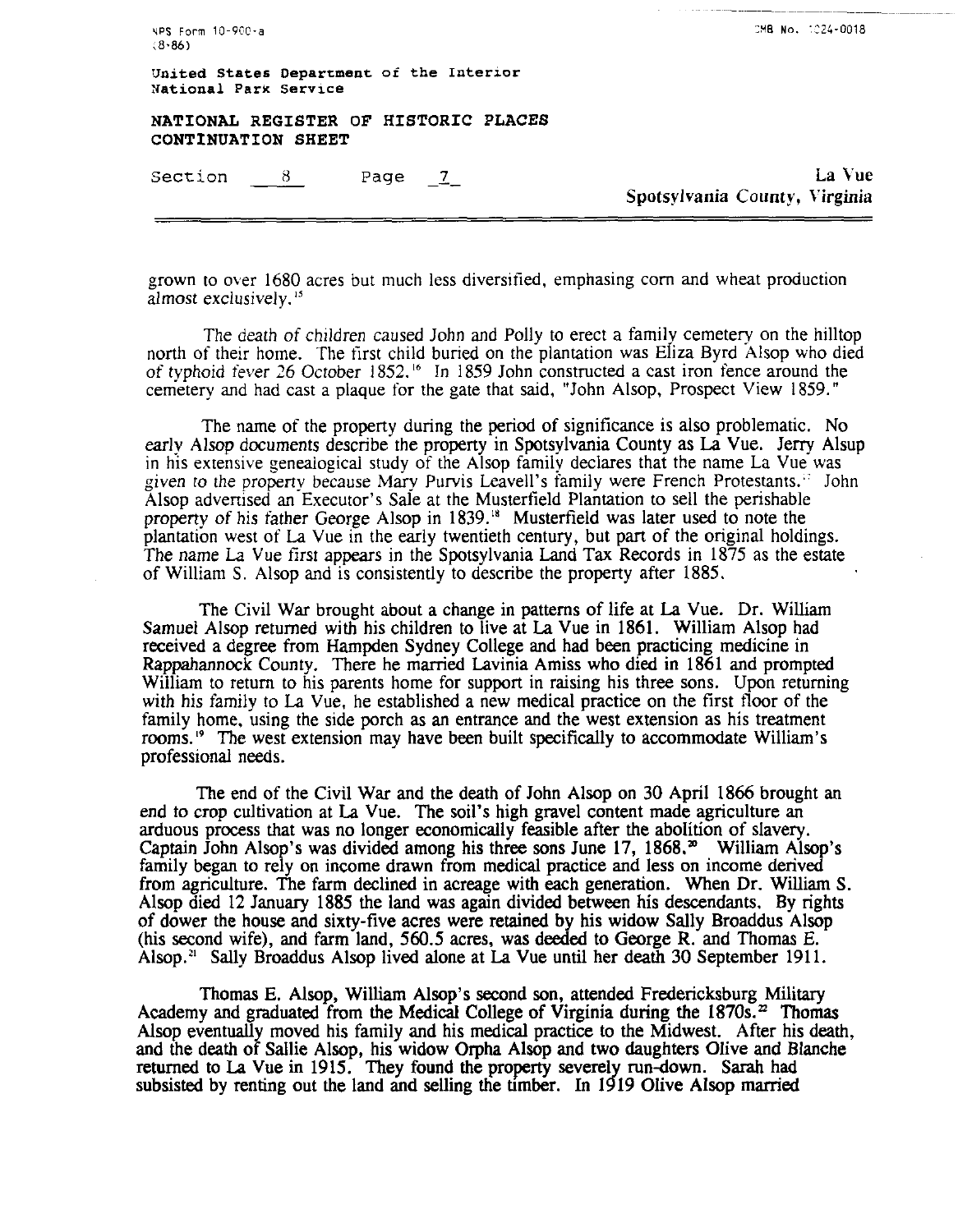| Section 3<br>Page 3                                               | La Vue<br>Spotsylvania County, Virginia |
|-------------------------------------------------------------------|-----------------------------------------|
| NATIONAL REGISTER OF HISTORIC PLACES<br>CONTINUATION SHEET        |                                         |
| United States Department of the Interior<br>Jational Park Service |                                         |
| PS Form 10-900-a<br>$-36$                                         | -2MB No. 1224-0018                      |

يوسطون والتاريب والمحافظ والمحافظ

and a contract

Herman O. Swanson and the couple resided at La Vue with her mother until Orpha died in  $1945.^3$  Over the time that the couple was in residence, much of the restoration of the property was begun. The existing barn and well house were constructed at this time. The Swansons were extremely interested in antiques and furnished the house with their collection. Other buildings were removed. The railroad at the edge of the property regained its regional significance. During the two world wars, trains transported personnel to and from military installations at Quantico, Fort Belvoir, and Camp A.P. Hill.<sup>34</sup> A station-called Olive after Olive Alsop Swanson-was established on the edge of the La Vue tract.

Olive Swanson preceded her husband in death and left to Herman the task of disposing of La Vue without immediate heirs. At Herman's death in 1972 he left the property to the Chi Phi fraternity with a life interest to his friend Judge John A Jamison.<sup>25</sup> The fraternity had no interest in the property and the estate sold the La Vue to Daniel and Carol McEvihy, Washington D.C. commuters, who maintained the property, but made few changes. The current owners, Dr. John and Carole Boniface continue the tradition of doctors owning the property. They have added the necessary buildings to maintain horses on the property, and renovated the house maintaining the decorative motifs but upgrading the air conditioning, wiring and plumbing systems. Recently they have added a pool to the eastern side of the property. $36$ 

#### **ENDNOTES**

1. James Somerville to George Alsop, 14 October 1811, Fredericksburg Deed Book F-DC, pp.314-315.

2. Will of James Somerville, 1779, Fredericksburg Will Book W-D-C, pp.84-90.

3. Ibid., pp.84-90.

4. Somerville to Alsop, pp. 314-315.

5. James Roger Mansfield, A History of Early Spotsylvania (Berryville: Virginia Book Company, 1977), p.198.

6. Ibid. p. 166.

7. Spotsylvania Land Tax Records, Book B, 1827.

8. George Alsop's obituary is recorded in Virginia Herald 22 November 1839. The increase in value added for building from 330.75 to \$1000 is listed in Spotsylvania Land Tax Book B, 1840, under George Alsop estate.

9. No will has been found for George Alsop, although it was clearly present and recorded at either the Spotsylvania or Caroline County courthouse. However papers of administration by John Alsop survive in Spotsylvania Courthouse box 139. A chancery suit in August of 1840 brought by the heirs of George Alsop against the administrator, John Alsop, caused the property to be divided into six parcels and distributed among, John Alsop, Jesse Alsop, Amelia Alsop, Walker Landrum, Stanfield Jones, John Proctor, and Charles Philips.

10. See for example, Jesse Alsop to John Alsop, in Deed Book KK, page 328, 2 February 1843; Walker Landrum to John Alsop Deed Book II, page 512, 4 December 1840, (lot 3); Amelia Alsop to John Alsop in Deed Book HH 514, 4 December 1840, (lot 1).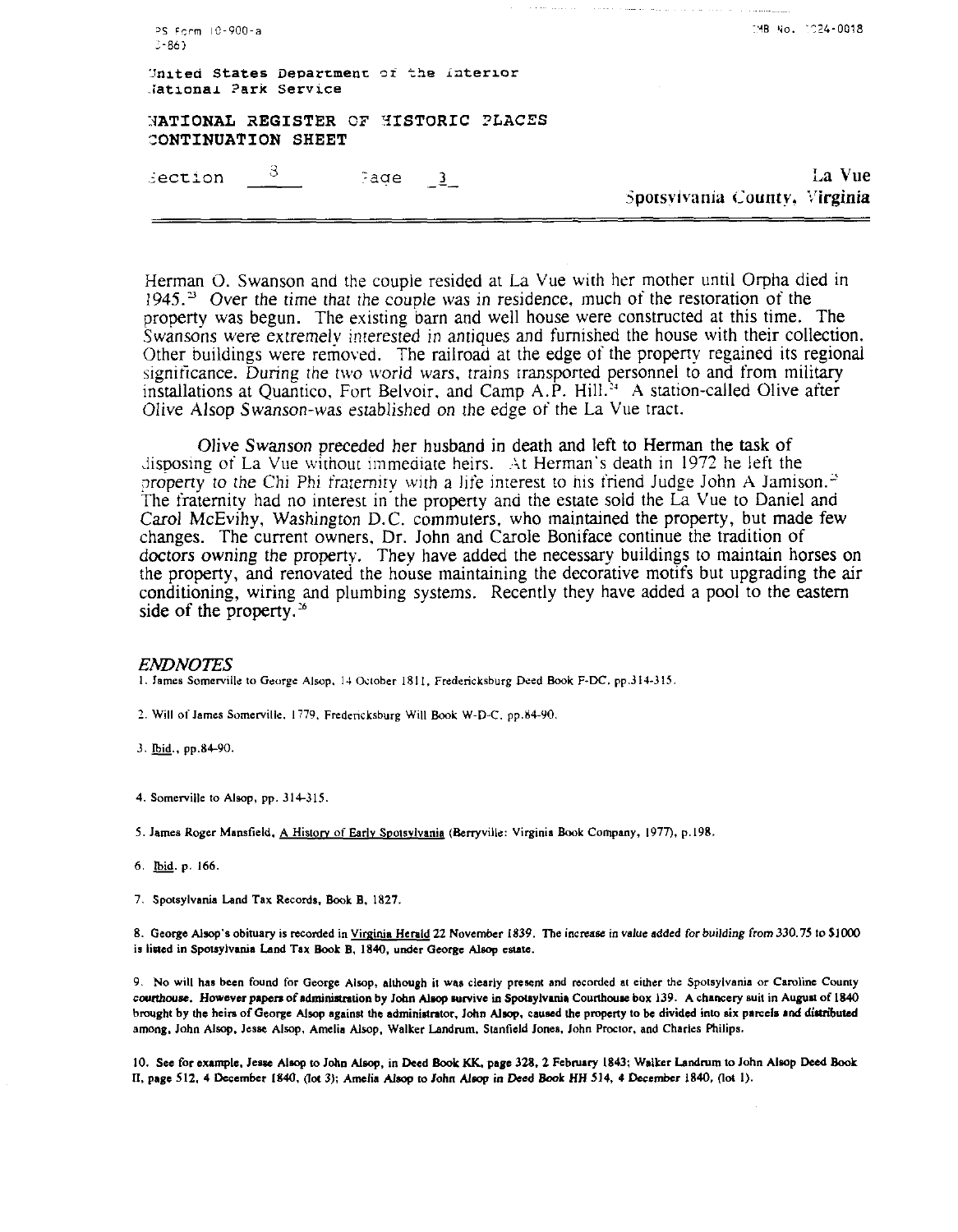(PS Form 10-900-a  $3 - 86$ )

CMB No. 1024-0018

United States Department of the Interior National Park Service

NATIONAL REGISTER OF HISTORIC PLACES CONTINUATION SHEET

-3 Section Page  $\frac{3}{2}$ 

La Vue Spotsylvania County, Virginia

11. Jerry David Alsup, Alsop's Tables, "Spotlight on La Vue" (Byhalia: Alsop Press, 1986) p.266.

12. Albert E. Walker, editor and compiler, The Free Lance Star Historical and Industrial Number (Fredericksburg: Free Lance Star Publishing Company, 1907, unpaginated. This brief history is an advertisement for the railroad.

13. Spotsylvania Deed Book HH, page 56, recorded 31 May 1838. For more information about the suit see the loose papers in Box 131.

14. Manuscript U.S. Population Census, Free Inhabitants, Spotsylvania County, Virginia, Eastern District, 29 August 1850.

15. Schedule C. Agriculture. Seventh U.S. Census, Spotsylvania County.

.5. Jerry David Alsup, Assop's Tables, Byhalia, MS: Alsop Press, 1986. Pp. 268.

17. Alsop's Tables, p. 266.

18. Political Arena 18 September 1840.

19. Alsop's Tables, p. 267.

20. Spotsylvania Will Book Y. page 30. See also page 34 for a plat dividing the property. John F. Alsop was the executor of his father's estate and inherited the 300 acres west of La Vue. John A. Alsop inherited 300 acres east of the RF&P railroad. William S. Alsop inherited 625 acres with the main house.

21. Division of Land of Dr. William Samuel Alsop, Spotsylvania Will Book AA, pp. 25-26.

22. Alsop's Tables, p. 272.

23. Spotsylvania Will Book JJ, page 18. Dated 4 August 1945. Blanche sold her interest in La Vue to her sister Olive on 14 September 1965. See Deed Book 219, page 176.

24. William E. Griffin, Jr., 150 Years Along the Richmond, Fredericksburg, and Potomac Railroad (Richmond: Whittet and Shepperson, 1984) p. 101.

25. Spotsylvania Will Book MM, page 234.

26. John Mahoney, Jr. to John and Carole Boniface, April 8, 1987, Spotsylvania Deed Book 654, p. 227.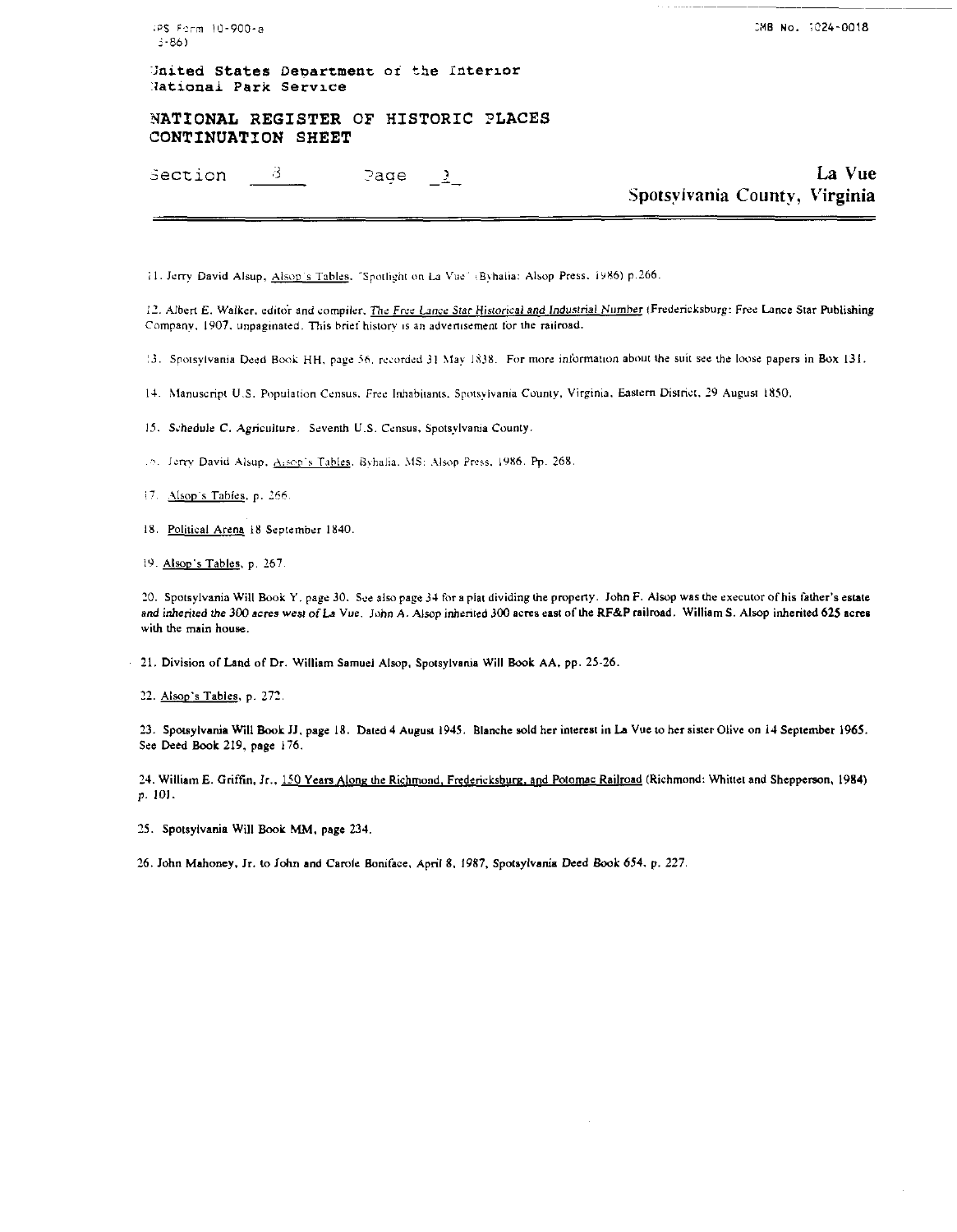**PS Ferm 10-900-a 3YB No. 2024-0018** 3.86)

--

**3nitea States Department of the Interior :latronal Park Service** 

**YATIONAL REGISTER OF HISTORIC PLACES CONTINUATION SHEET** 

Section  $\frac{9}{2}$  Page  $\frac{10}{2}$  Bection La Vue Spotsylvania County, Virginia

## BIBLIOGRAPHY

- Alsup, Jerry David, Alsop's Tables. Chapter 17, "Spotlight on La Vue." (Byhalia, Ms.: Alsup Press. 1986).
- Farrar. Emmie Ferguson and Emilee Hines. Old Virginia Houses Alone the Fall Line. New York: Hastings House, 1971. Pp. **137-139.**

Fredericksburg District Court Will Book DC, Page **84.** 

Freaencksburg District Court Deed Book F. Pages **314-315.** 

- Griffin, William E., Jr., 150 Years Along the Richmond. Fredericksburg, and Potomac Railroad (Richmond: Whittet and Shepperson, 1984).
- Mansfield, James Roger, A History of Early Spotsvlvania (Berryville: Virginia Book Company, 1977).
- Mordecai, John B., A Brief History of the Richmond, Fredericksburg, and Potomac Railroad (Richmond: Old Dominion Press, **1940).**

"George Alsop dies." **PoliticalArena. <sup>22</sup>**November **1839.** Page **2,** column **6.** 

"Musterfield estate Sale," Political Arena. 18 September **1840.** Page **3,** column 2.

Spotsylvania County Deed Book **730,** Page **620.** 

Spotsylvania County Deed Book **654,** Page **227.** 

Spotsylvania County Deed Book **505,** Page **123.** 

Spotsylvania County Deed Book **441,** Page **451.** 

Spotsylvania County Deed Book **420,** Page **421.** 

Spotsylvania County Deed Book **219,** Page **176.** 

Spotsylvania County Deed Book **77,** Page **67.** 

Spotsylvania County **Deed** Book **KK,** Page **328.** 

Spotsylvania County Deed Book 11, Page **512.** 

Spotsylvania County **Deed** Book HH, Page **514.**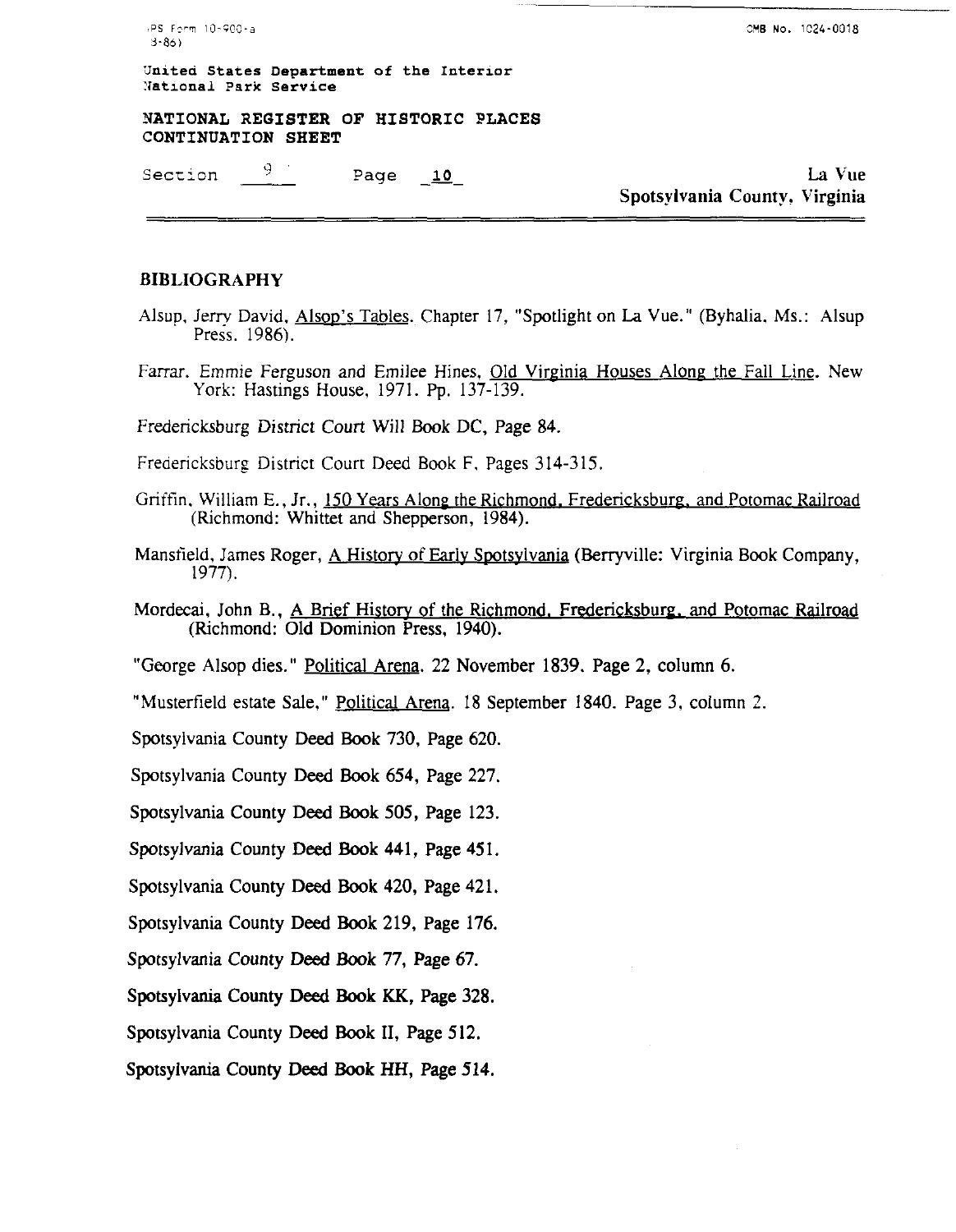**NPS Form** 10-900-a **(8-86)** 

**United States Department of the Interior National Park Service** 

**NATIONAL REGISTER OF HISTORIC PLACES CONTINUATION SHEET** 

Section  $9 \& 10$  Page 11 **La Vue** 

Spotsylvania County, Virginia

Spotsylvania County Deed **Book J,** Page 708.

Spotsylvania County Will Book MM, Page 234.

Spotsylvania County Will **Book** JJ, Page 18.

Spotsylvania County Will **Book** AA, Page 25.

Spotsylvania County Will **Book** Y, Pages, 30, 34.

"Elizabeth H. Alsop dies." Virginia Herald. 21 January 1832. Page 3, column 2.

Walker, Albert E., editor and compiler, The Free Lance Star Historical and Industrial Number. Fredericksburg: Free Lance Star Publishing Company, 1907.

## VERBAL BOUNDARY DESCRIPTION

The boundary of the nominated property is delineated by the polygon whose vertices are marked by the following UTM reference points: A **18/286220/4233150, B 18128636014232580,** C **18/285940/4232475,** and D **18/285950/4233155.** 

## BOUNDARY JUSTIFICATION

The nominated **area** corresponds with the 60 acres conveyed by deed from John J. Mahoney, Jr. to John and Carole Boniface on April 8, 1987. The acreage is the portion of the original holdings that retains historic integrity and includes the existing nmeteenth century house and farm buildings, and the sites of any demolished domestic or farm structures that were once associated with the plantation.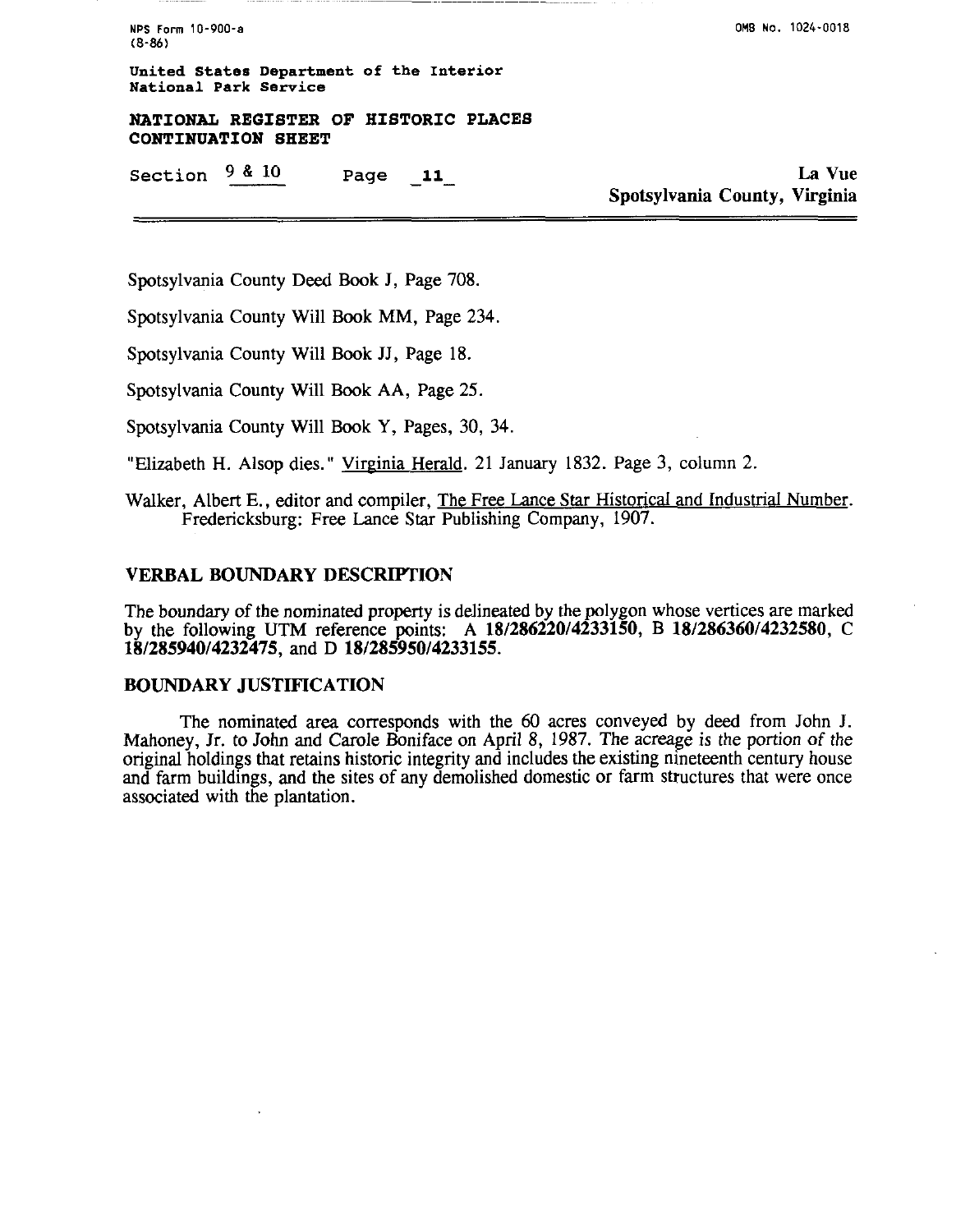**CHECKED (EY)** 

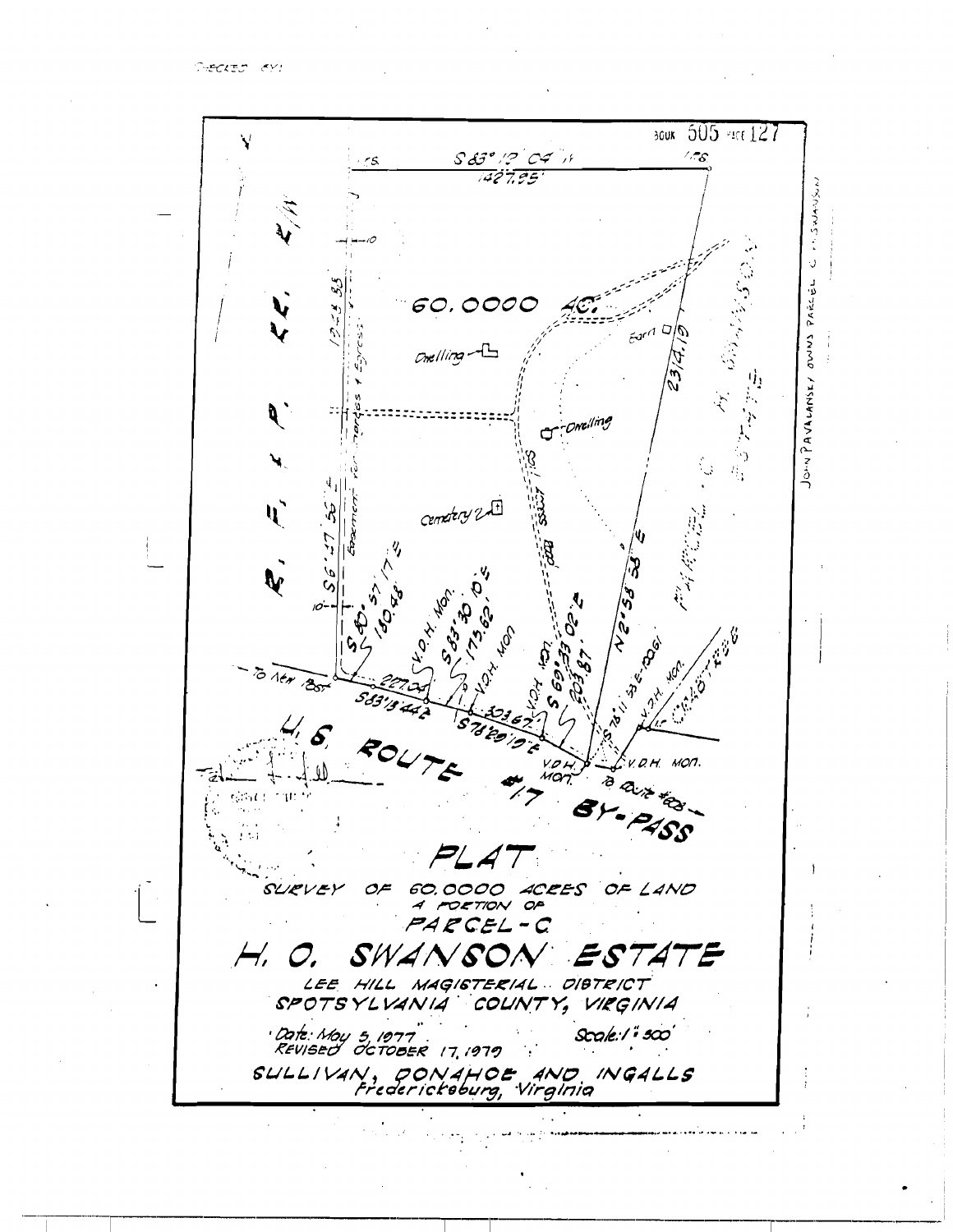

DRAW.N  $A. M. L = 0.$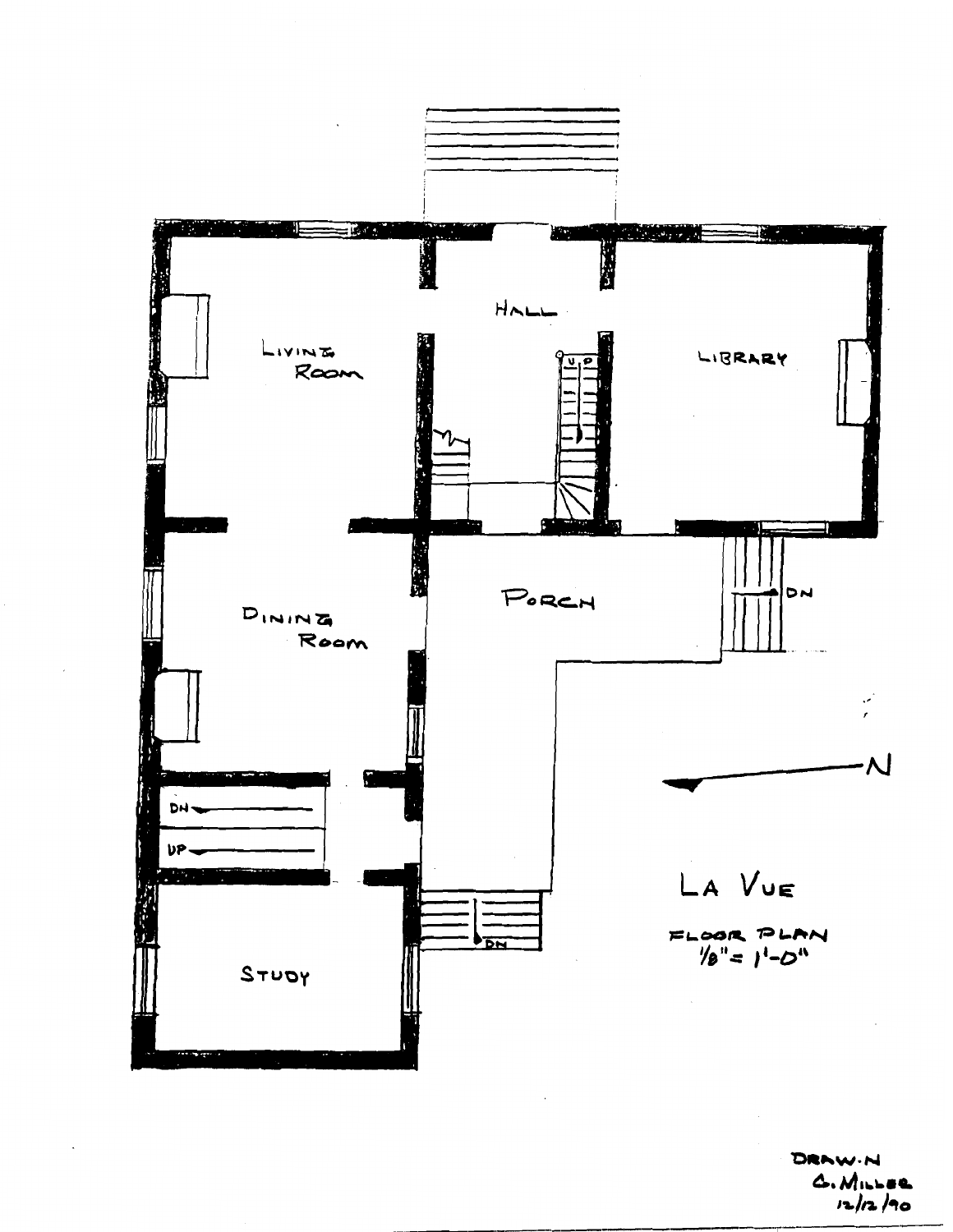